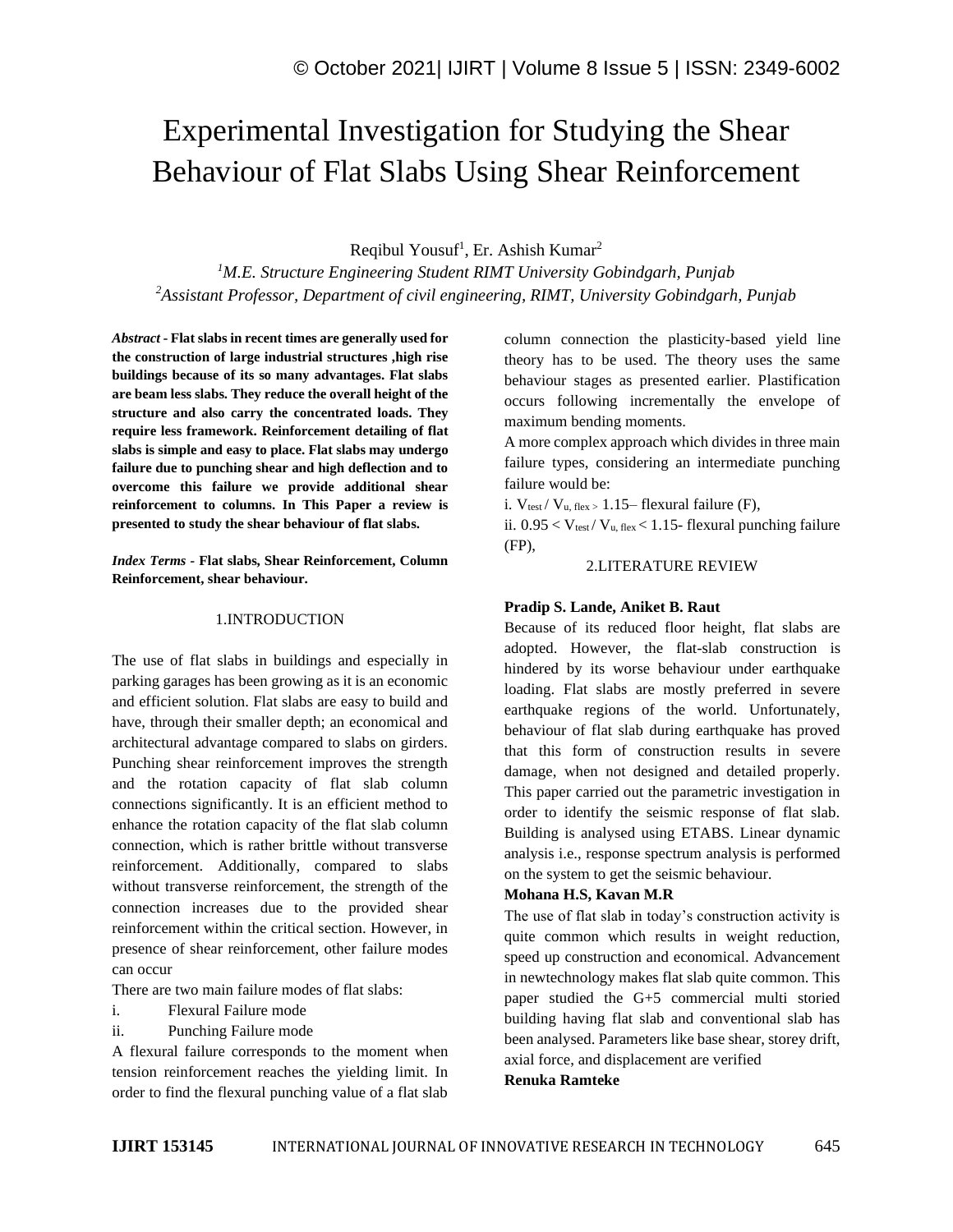Advantages of flat slabs over traditional structures because of the less design space, less construction time and economical aspects. Than traditional RC frame system, flat-slab structural system is more flexible in the absence of deep beams and shear walls, for lateral loads. The critical part of flat slab design is the slabcolumn connection, i.e., the shear force in the slab at the connection, which should retain its bearing capacity even at maximal displacements.

Recent experimental research has been performed at Imperial College London in the United Kingdom by Volume *et al.* 2010 [20] in which the arrangement of the punching shear reinforcement was investigated. More recent work has been performed in Brazil regarding punching shear reinforcement in combination with prestressing (Carvalho *et al*. 2011) [18] and the performance of punching shear reinforcement that does not embrace the flexural reinforcement (Trautwein *et al.* 2011) [19].

## 3.OBJECTIVES

- 1. The main purpose of the project is to find which of the two shear reinforcement types provides higher deformation capacity or ductility.
- 2. To correlate the theoretical strength with the experimental strength.
- 3. To find the mode of failure in slab.
- 4. To analyze the development of cracks at different loads and deflections.

# 4.EXPERIMENTAL PROGRAM

Four panels of size  $1m \times 1m$  each are to be casted for the present study. One of the slab panels is treated as modal panel (control slab,[S00]) with no shear reinforcement, & the slab [S01] with shear reinforcement.

Square shaped flat slabs had the dimensions of 1000  $mm \times 1000$  mm. The nominal height of the slabs was 40mm and the average effective depth 32mm. square column of Ø100 mm and a height of 50 mm was used. Slabs were reinforced with mesh reinforcement with Ø3@45mm c/c bars for tension. Column had 8bars of Ø3.

One of the configurations of shear reinforcement contained stirrup cages of 5 rows of  $\varnothing$ 3 bars  $\varnothing$  20 mm spacing.



fig 4.1 Arrangement of reinforcement in slab

# 5.EVALUATION OF PROPERTIES OF USED MATERIALS

## Aggregates

(a) Gravel: Well graded crushed gravel of nominal size 10 mm and having specific gravity and water absorption capacity of 2.70and0.71% respectively are used for casting all specimens.

(b)Sand: The fine aggregate used in this research was natural river sand locally available from river

"Jhelum" in. The specific gravity was determined by Pycnometer test. Its value was found to be 2.67.

The result of sieve analysis carried out on fine aggregates is shown in table and according to IS 3831970 grading of fine aggregate conforms to zone III having fineness modulus 2.38 i.e., fine sand.

ii) Cement

Khyber Cement OPC complied of grade 43 was used. Its specific gravity on testing is 3.15.

iii) Steel Reinforcement

Mild steel bars of  $\emptyset$ 3 mm are used for all slab panels. The yield strength  $f_y$  of the bars is equal to 250N/mm<sup>2</sup>. iv) Water

Clean water was used in all mixes, to give water cement ratio w/c 0.46.

# CONCRETE MIX DESIGN

During the casting of slabs, cubes as suggested by IS 456:2000, were also casted to know the exact strength of concrete. The cubes were tested in a UTM and the results were recorded after 28 days. The average strength of the concrete cubes was  $23.1 \text{ N/mm}^2$  and  $24.2N/mm^2$ 

RESULTS OF SLAB S00(CONTROL PANEL) AND DISCUSSION